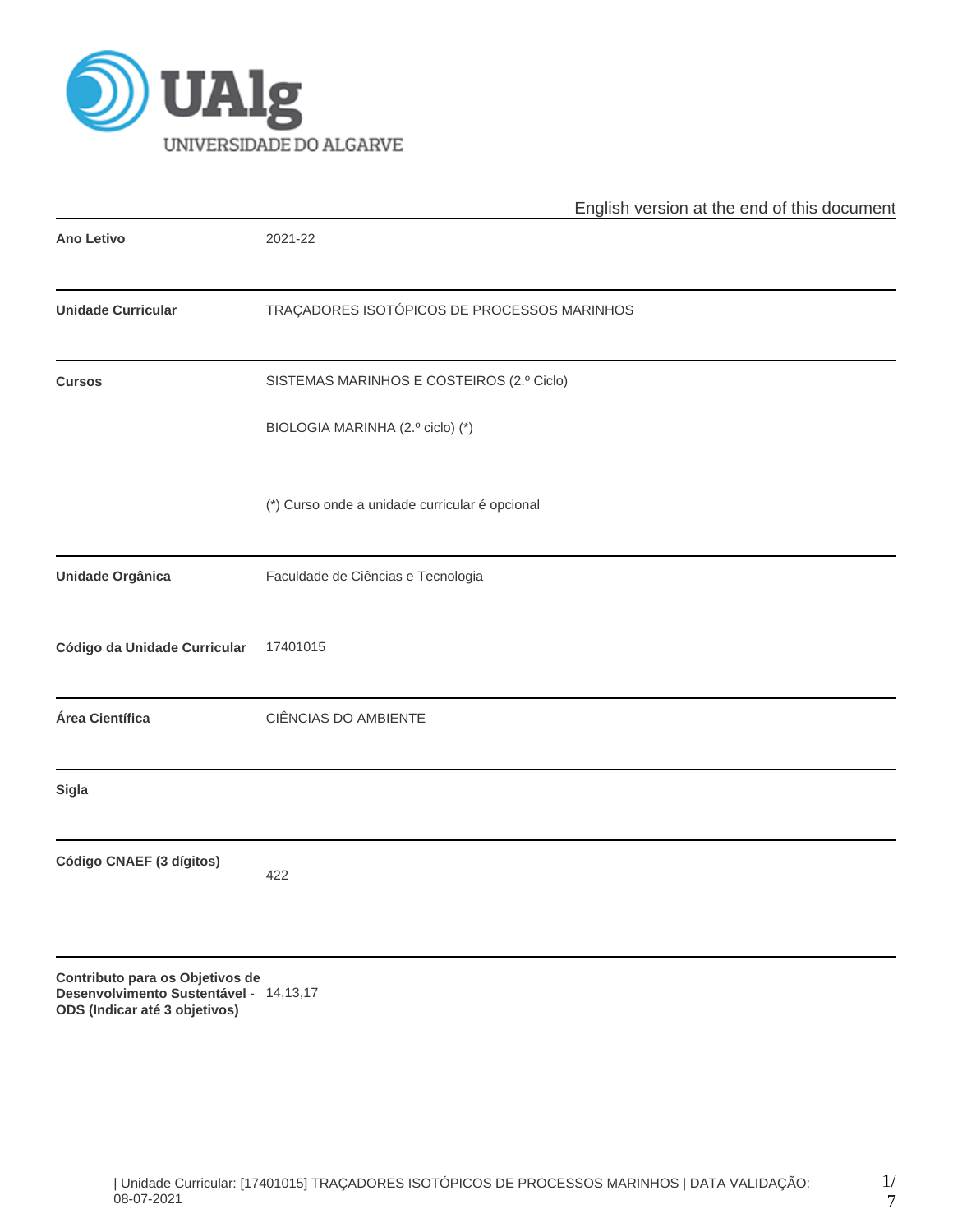

**Línguas de Aprendizagem** Inglês **Modalidade de ensino** Presencial **Docente Responsável Cristina Carvalho Veiga Pires** 

| <b>I DOCENTE</b>               | <b>TIPO DE AULA</b>  | <b>TURMAS</b> | TOTAL HORAS DE CONTACTO (*) |
|--------------------------------|----------------------|---------------|-----------------------------|
| Cristina Carvalho Veiga Pires  | $S \cdot T \cdot TP$ | T1: TP1: S1   | 11T: 4TP: 1S                |
| Nélia Cristina da Costa Mestre | S: T: TP             | T1:TP1:.S1    | 4T: 4TP: 1S                 |

\* Para turmas lecionadas conjuntamente, apenas é contabilizada a carga horária de uma delas.

| <b>PERIODO DE FUNCIONAMENTO*</b><br>ANO |  | <b>HORAS DE CONTACTO</b> | <b>HORAS TOTAIS DE TRABALHO</b> | <b>ECTS</b> |
|-----------------------------------------|--|--------------------------|---------------------------------|-------------|
|                                         |  |                          |                                 |             |

\* A-Anual;S-Semestral;Q-Quadrimestral;T-Trimestral

## **Precedências**

Sem precedências

# **Conhecimentos Prévios recomendados**

N.a.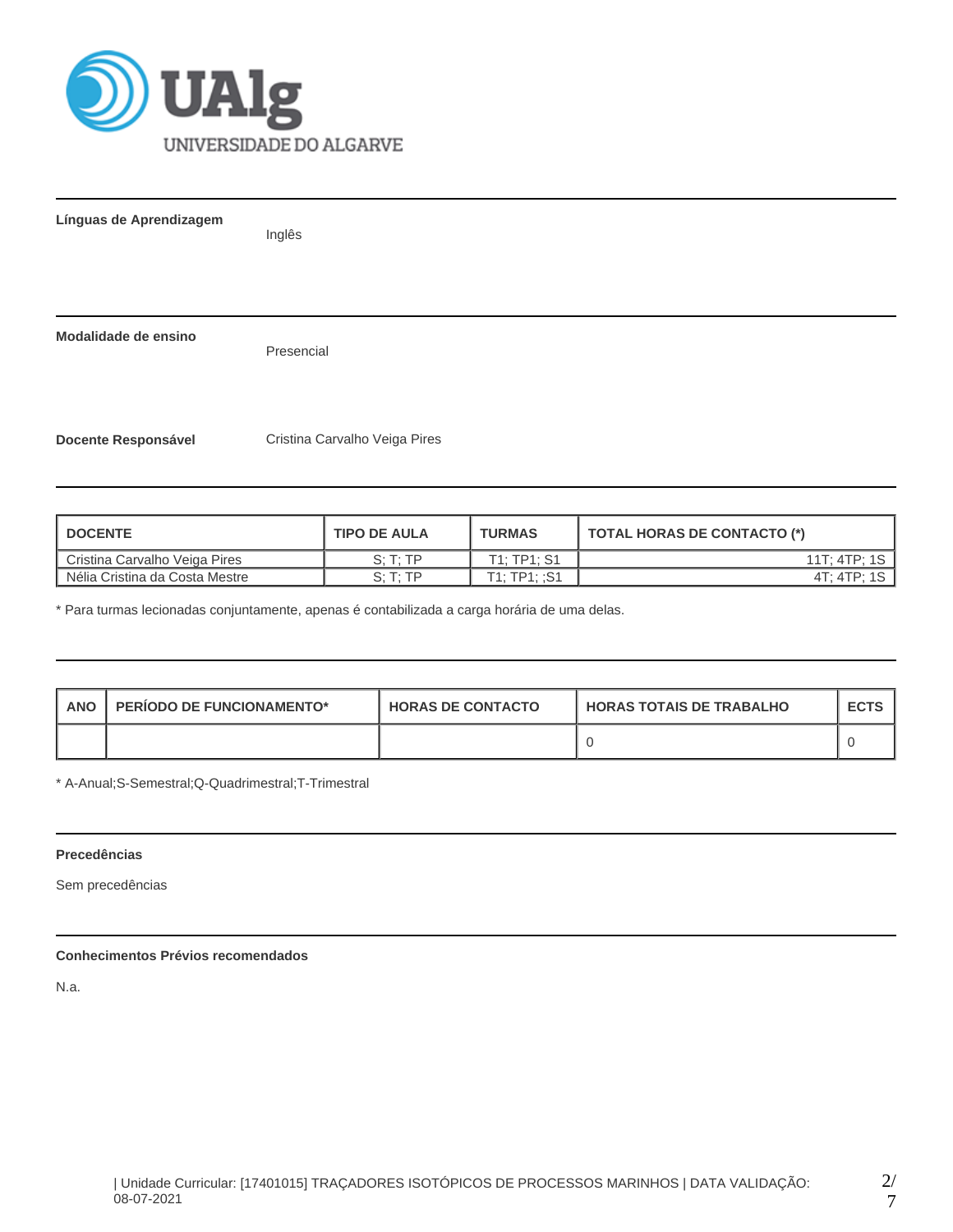

#### **Objetivos de aprendizagem (conhecimentos, aptidões e competências)**

Esta unidade curricular tem como principal objetivo fornecer uma visão sistémica, e transversal às várias áreas científicas da oceanografia, das potencialidades que os isótopos apresentam como traçadores dos processos marinhos. Para atingir este objetivo principal esta unidade pretende i) dar a conhecer as bases em geoquímica isotópica, ii) apresentar exemplos de aplicação da utilização dos isótopos em vários ecossistemas marinhos e para vários fins, e iii) desenvolver o espírito critico com base em conhecimentos científicos adquiridos ao longo da unidade curricular. No termino desta unidade curricular os alunos deverão ser capazes de i) perceber a importância do fracionamento isotópico e saber interpretar o mesmo; ii) perceber os conceitos subjacentes à utilização da geoquímica isotópica nos ecossistemas marinhos; iii) interpretar de forma adequada dados isotópicos marinhos e iv) criticar de forma construtiva com base nos conhecimentos adquiridos e apresentar trabalhos já publicados.

#### **Conteúdos programáticos**

I - **Fundamentos da geoquímica isotópica:** Definições (Estável, cosmogénico, radiogénico, radioativos e antropogénicos), os princípios básicos, a terminologia, os instrumentos analíticos.

II - **Aplicações em oceanografia química** : caracterização das massas de água (oxigênio, hidrogênio, trício, estrôncio), descargas submarinas de águas subterrâneas (Rádio, Radão, Oxigênio, hidrogênio, hélio, trício), fontes de poluição.

III - **Aplicações em Oceanografia biológica** : Caracterização da produtividade primária (ferro, Fósforo), Rede trófica e fonte de matéria (carbono, azoto).

IV - **Aplicações em oceanografia física:** Mistura de massas de água e correntes (estrôncio, oxigênio, hidrogênio, samário, neódimium), ventilação e circulação oceânica (carbono, proactinio, tório).

V - **Aplicações em oceanografia geológica** : transporte e tempo de residência de partículas (neodinium, rádio, torium), taxa de sedimentação, paleotemperaturas e nível do mar.

VI - **Conclusão e futuras aplicações**

## **Metodologias de ensino (avaliação incluída)**

Os métodos de ensino-aprendizagem baseiam-se em grande parte no conceito de aprendizagem por problema após uma primeira parte com exposição mais Teórica sobre os conceitos da geoquímica isotópica. Desta forma os exemplos de aplicação dos isótopos afim de caracterizar os ecossistemas marinhos serão abordados a partir de estudos e trabalhos de referência internacional. As aulas teórico-práticas pretendem colocar os alunos numa posição proativa de tratamento e análise de dados isotópicos ilustrativos de possíveis trabalhos nas quatro grandes áreas da oceanografia. O espírito critico e a autonomia de trabalho dos alunos será trabalhada durante as Orientações tutoriais que pretendem.

A avaliação desta unidade curricular terá duas componentes (50% cada) uma avaliação continua (nota mínima de 10 valores para ir a exame) e uma avaliação por exame (nota minínma de 10 valores para ter aprovação na UC).

A avaliação contínua consistirá numa apresentação oral.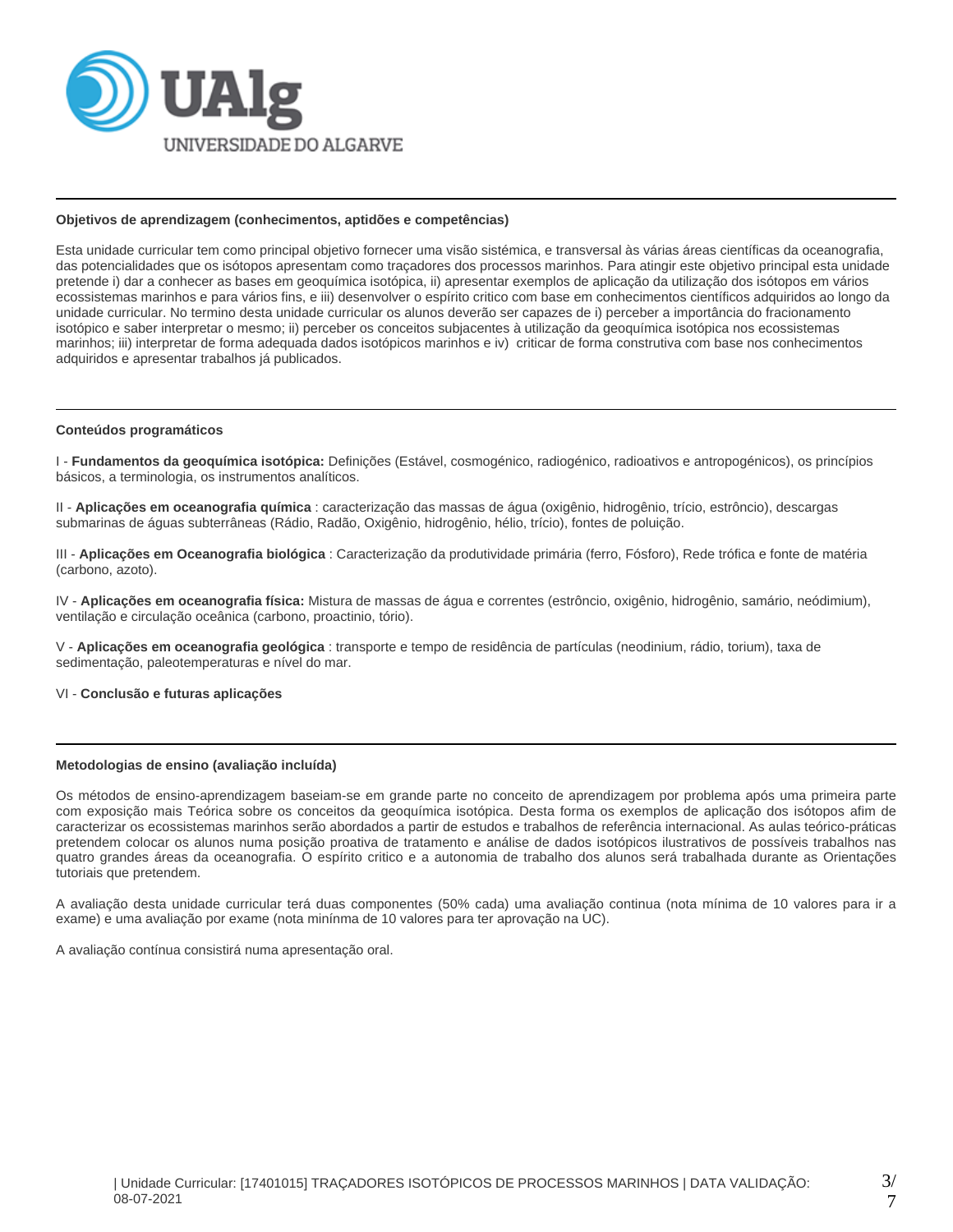

## **Bibliografia principal**

Ash, J. L., M. Egger, T. Treude, I. Kohl, B. Cragg, R. J. Parkes, C. P. Slomp, B. Sherwood Lollar, and E. D. Young. 2019: Exchange catalysis during anaerobic methanotrophy revealed by 12CH2D2 and 13CH3D in methane. Geochemical Perspectives Letters.

Holland, H. D. and K. K. Turekian (2014). Treatise on geochemistry (Elsevier).

IAEA 2011 Isotopes in Hydrology, Marine Ecosystems and Climate Change Studies - Proceedings of the International Symposium Held in Monaco, 27 March - 1 April 2011

Peucker-Ehrenbrink, B., and G. J. Fiske. 2019: A continental perspective of the seawater <sup>87</sup> Sr/ <sup>86</sup> Sr record: A review. Chemical Geology.

Polito, M. J., W. Z. Trivelpiece, C. S. Reiss, S. G. Trivelpiece, J. T. Hinke, W. P. Patterson, and S. D. Emslie. 2019: Intraspecific variation in a dominant prey species can bias marine predator dietary estimates derived from stable isotope analysis. Limnology and Oceanography: Methods.

Sharp, Z.D., 2018. Principles of Stable Isotope Geochemistry, 2nd edition. 385 pp.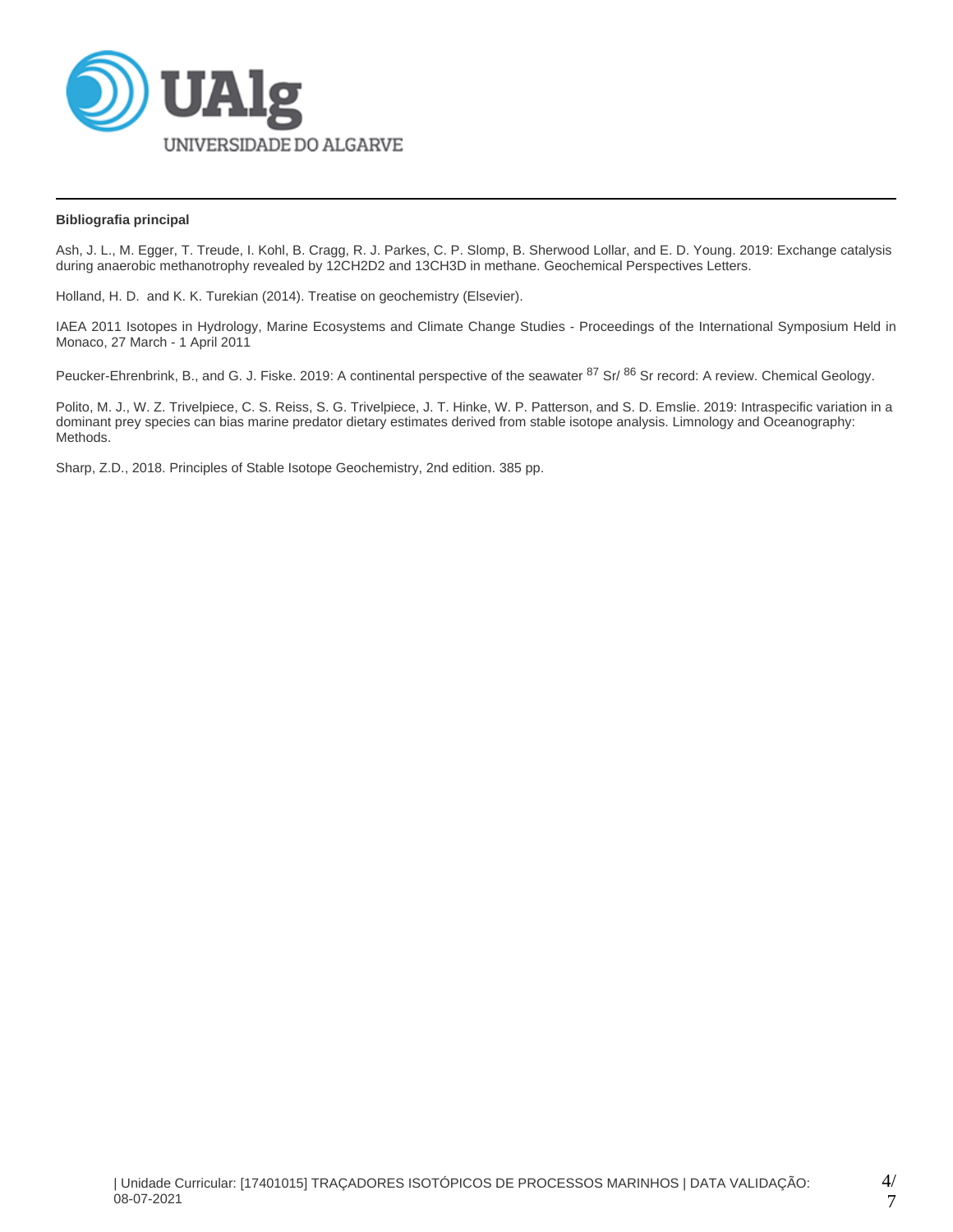

| <b>Academic Year</b>                                                                                   | 2021-22                                                           |
|--------------------------------------------------------------------------------------------------------|-------------------------------------------------------------------|
| <b>Course unit</b>                                                                                     | ISOTOPIC TRACERS OF MARINE PROCESSES                              |
| <b>Courses</b>                                                                                         | MARINE AND COASTAL SYSTEMS<br>Common Branch<br>MARINE BIOLOGY (*) |
|                                                                                                        | (*) Optional course unit for this course                          |
| <b>Faculty / School</b>                                                                                | FACULTY OF SCIENCES AND TECHNOLOGY                                |
| <b>Main Scientific Area</b>                                                                            |                                                                   |
| Acronym                                                                                                |                                                                   |
| <b>CNAEF</b> code (3 digits)                                                                           | 422                                                               |
| <b>Contribution to Sustainable</b><br><b>Development Goals - SGD</b><br>(Designate up to 3 objectives) | 14, 13, 17                                                        |
| Language of instruction                                                                                | English                                                           |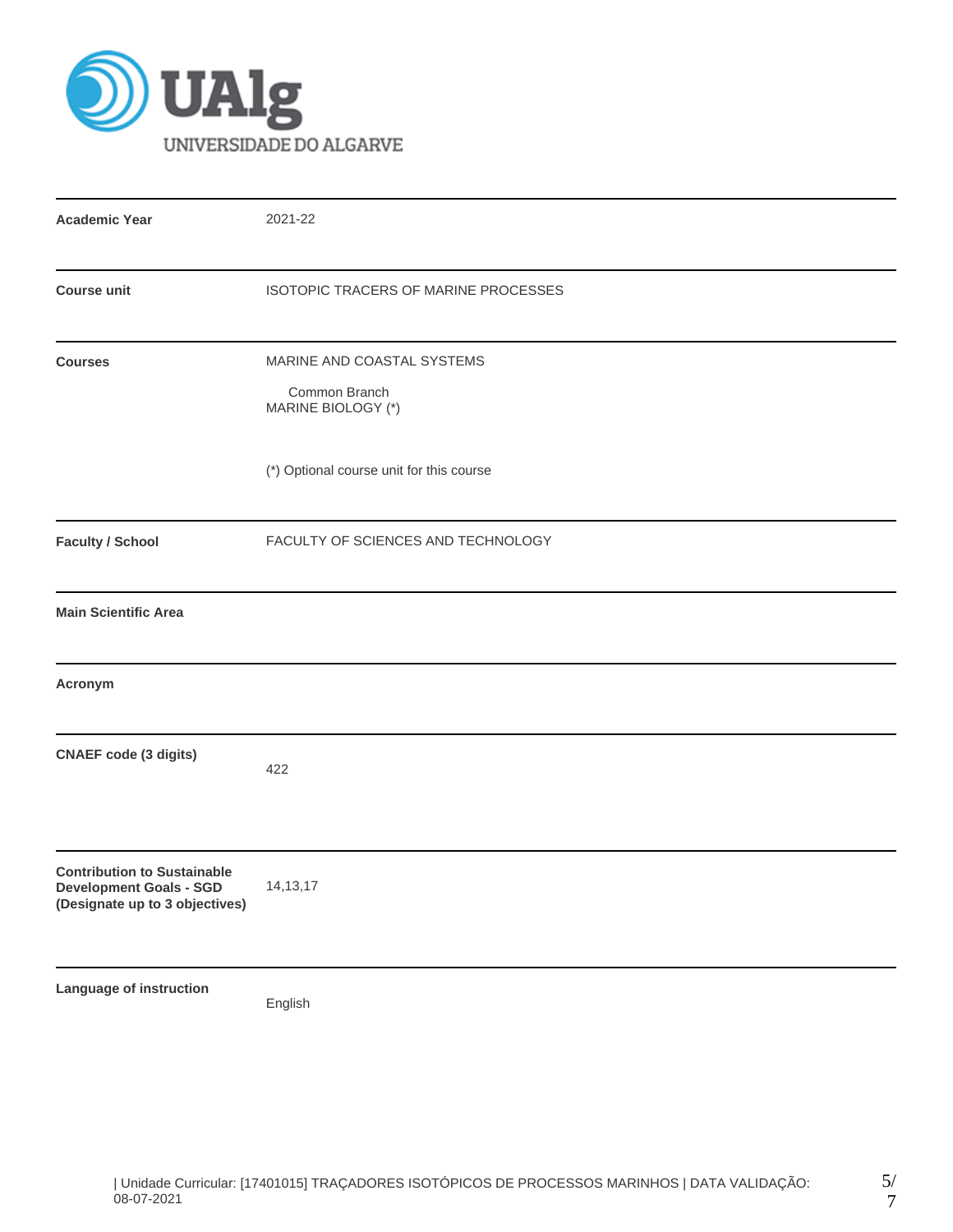

**Teaching/Learning modality**

In class

**Coordinating teacher Cristina Carvalho Veiga Pires** 

| Teaching staff                 | Type                 | <b>Classes</b> | Hours (*)    |
|--------------------------------|----------------------|----------------|--------------|
| Cristina Carvalho Veiga Pires  | S: T: TP             | T1: TP1: S1    | 11T: 4TP: 1S |
| Nélia Cristina da Costa Mestre | $S \cdot T \cdot TP$ | T1: TP1: :S1   | 4T: 4TP: 1S  |

\* For classes taught jointly, it is only accounted the workload of one.

**Contact hours T TP PL TC S E OT O Total** 0 ||0 ||0 ||0 ||0 ||0 ||0 ||0 ||0

T - Theoretical; TP - Theoretical and practical ; PL - Practical and laboratorial; TC - Field Work; S - Seminar; E - Training; OT - Tutorial; O - Other

## **Pre-requisites**

no pre-requisites

#### **Prior knowledge and skills**

n.a.

#### **The students intended learning outcomes (knowledge, skills and competences)**

The main objective of this curricular unit is to provide a systemic view, and transverse to the various scientific fields of oceanography, of the potentialities that isotopes present as tracers of marine processes. To achieve this main objective this unit aims i) to provide the bases in isotopic geochemistry, ii) to present examples of application of isotopes in various marine ecosystems and for various purposes, and iii) to develop critical thinking based on scientific knowledge acquired throughout the course. By the end of this course, the students should be able to i) understand the importance of isotopic fractionation and know how to interpret it; ii) be aware of the principles underneath the use of isotopic geochemistry in marine ecosystems and iv) assess and present published articles using isotopic geochemisty in a constructive way and based on acquired.